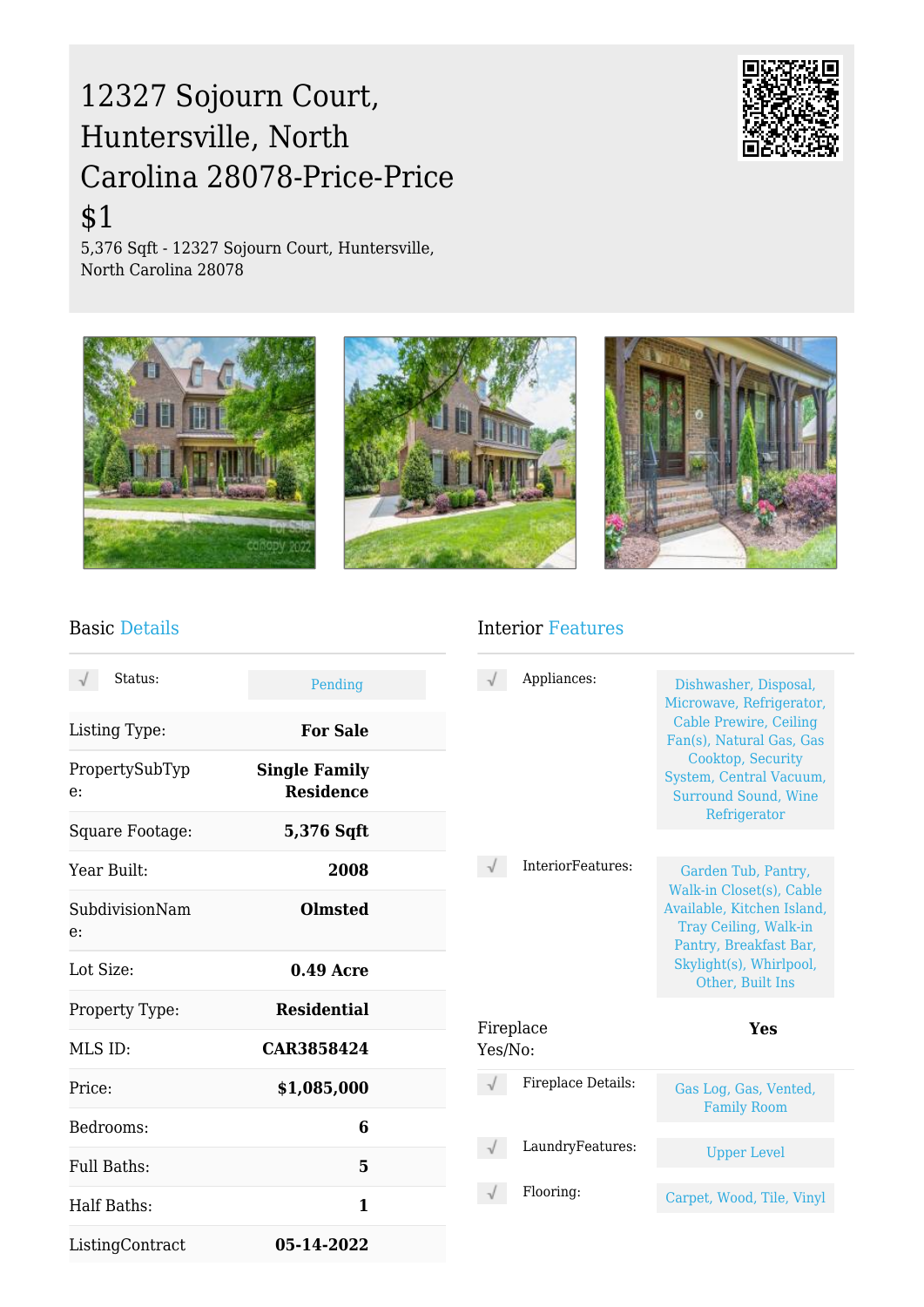CumulativeDays OnMarket:

### Address Map

| Country:        | <b>US</b>                                                                                                                                                                                                                                                                                                                                                                                                                                                                                                                                                                                                                                                                          |  |
|-----------------|------------------------------------------------------------------------------------------------------------------------------------------------------------------------------------------------------------------------------------------------------------------------------------------------------------------------------------------------------------------------------------------------------------------------------------------------------------------------------------------------------------------------------------------------------------------------------------------------------------------------------------------------------------------------------------|--|
| State:          | <b>North Carolina</b>                                                                                                                                                                                                                                                                                                                                                                                                                                                                                                                                                                                                                                                              |  |
| County:         | Mecklenburg                                                                                                                                                                                                                                                                                                                                                                                                                                                                                                                                                                                                                                                                        |  |
| City:           | <b>Huntersville</b>                                                                                                                                                                                                                                                                                                                                                                                                                                                                                                                                                                                                                                                                |  |
| Zipcode:        | 28078                                                                                                                                                                                                                                                                                                                                                                                                                                                                                                                                                                                                                                                                              |  |
| Latitude:       | N35° 23' 8.2"                                                                                                                                                                                                                                                                                                                                                                                                                                                                                                                                                                                                                                                                      |  |
| Longitude:      | W81° 12' 10.8"                                                                                                                                                                                                                                                                                                                                                                                                                                                                                                                                                                                                                                                                     |  |
| Directions:     | From I-77, take exit<br>19B-A (I-485 exit)<br>towards<br>Matthews/I-85/Pine<br>ville. Take 19A to<br>I-485 S towards<br><b>Matthews.</b> (Travel 3<br>mi.) Take the<br><b>Benfield Rd exit</b><br>(exit 26) toward<br><b>Prosperity Ridge</b><br><b>Rd/Prosperity</b><br><b>Church Rd. At</b><br>roundabout, take<br>2nd exit onto<br>Robert Helms Rd.<br>At 2nd roundabout,<br>take 3rd exit onto<br><b>Prosperity Church</b><br>Rd. Pass through 1<br>roundabout. L onto<br><b>Eastfield Rd. R onto</b><br><b>Long Common</b><br>Pkwy. L onto Front<br><b>Park Circle. Rm</b><br>onto Fairsted Lane.<br>L onto Sojourn<br><b>Court. On R when</b><br>come around cul-<br>de-sac. |  |
| PostalCodePlus4 | 6679                                                                                                                                                                                                                                                                                                                                                                                                                                                                                                                                                                                                                                                                               |  |

:

Location Text: **12327 Sojourn**